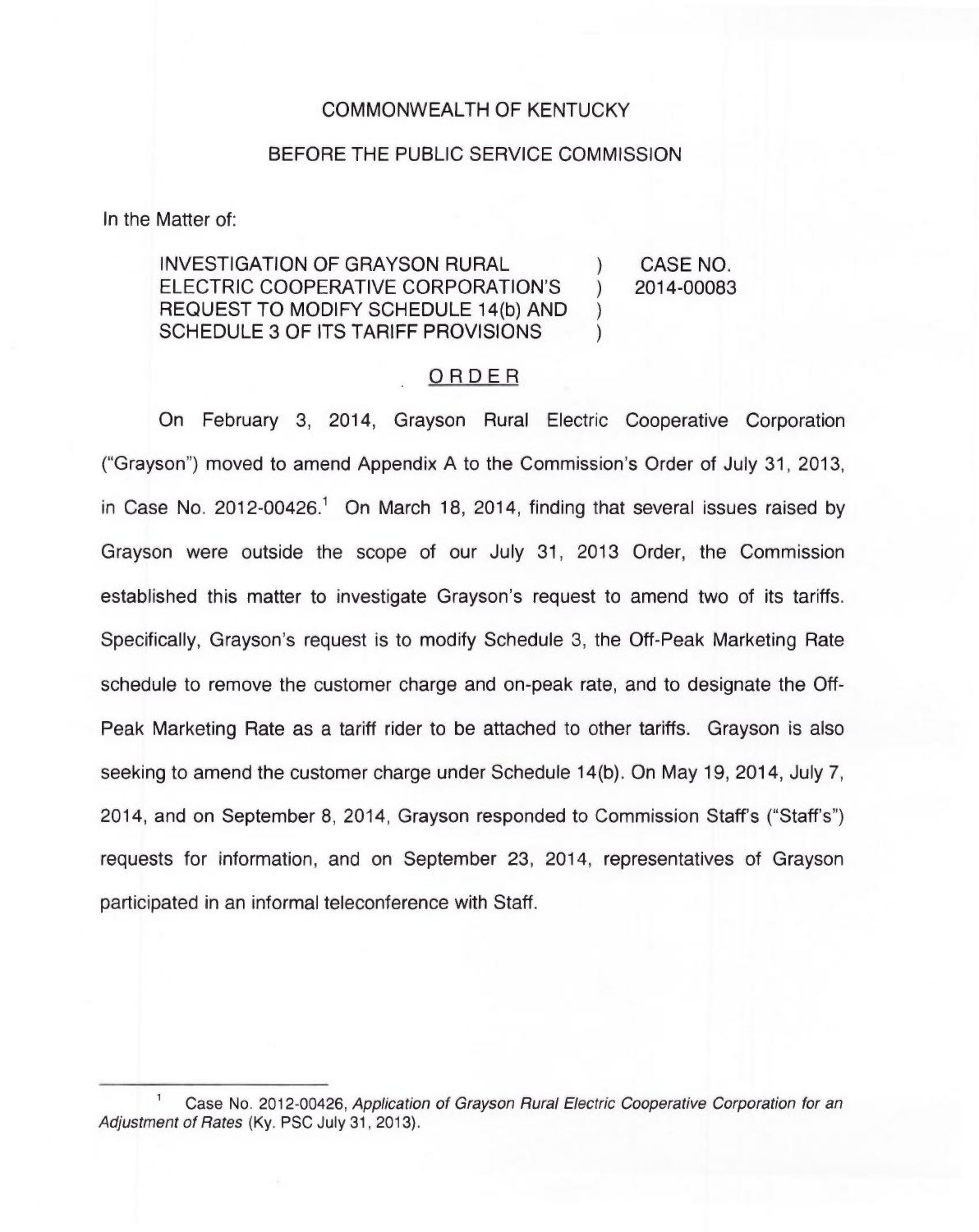Grayson's proposal is to designate Schedule 3 as a tariff rider to be attached to other tariffs.<sup>2</sup> Currently, Schedule 3, Off-Peak Marketing Rate, is available to customers eligible for service under Schedule <sup>1</sup> - Farm & Home and Schedule 2- Commercial and Small Power Less than 50 KVA, who have installed Graysonapproved load management devices known as electric thermal storage units ("ETS") for the use of power during off-peak hours. There are currently 93 customers taking service under Schedule  $3<sup>3</sup>$  Grayson proposes to make the proposed Schedule 3 rider available to customers who receive service under Schedule 18 —General Service (and who have installed ETS devices for the use of power during off-peak hours), $4$  in addition to customers who receive service under Schedule <sup>1</sup> and Schedule 2.

Grayson proposes to shift 89 of the 93 customers currently on Schedule  $3<sup>5</sup>$  to Schedule 1.<sup>6</sup> Grayson informed Staff during the September 23, 2014 teleconference that it has been billing the Schedule 3 customers based on the Schedule <sup>1</sup> rates. As a result, transferring the 89 customers to Schedule <sup>1</sup> would result in no change in the onpeak energy charge of \$.10910 per kWh or in the customer charge of \$15.00. These same customers will see a slight decrease in ETS usage rate, from \$.06562 kWh to \$.06225 per  $kWh$ <sup>7</sup> For the remaining four customers, Grayson states that two

- $\mathbf{3}$ Response to Commission Staff's Second Request for Information ("Staff's Second Request"), Item 1.a.
	- $\overline{\mathbf{4}}$ Response to Staff's Initial Request for Information ("Staff's Initial Request"), Item 2.c.
	- 5 Response to Staff's Second Request, Item 1.
	- 6 Response to Commission Staff's Third Request for Information ("Staff's Third Request"), Item  $\overline{7}$ Response to Staff's Third Request, Item 2.c.

<sup>&</sup>lt;sup>2</sup> Case No. 2012-00426, Application of Grayson Rural Electric Cooperative Corporation for an Adjustment of Rates (Ky. PSC Mar. 18, 2014).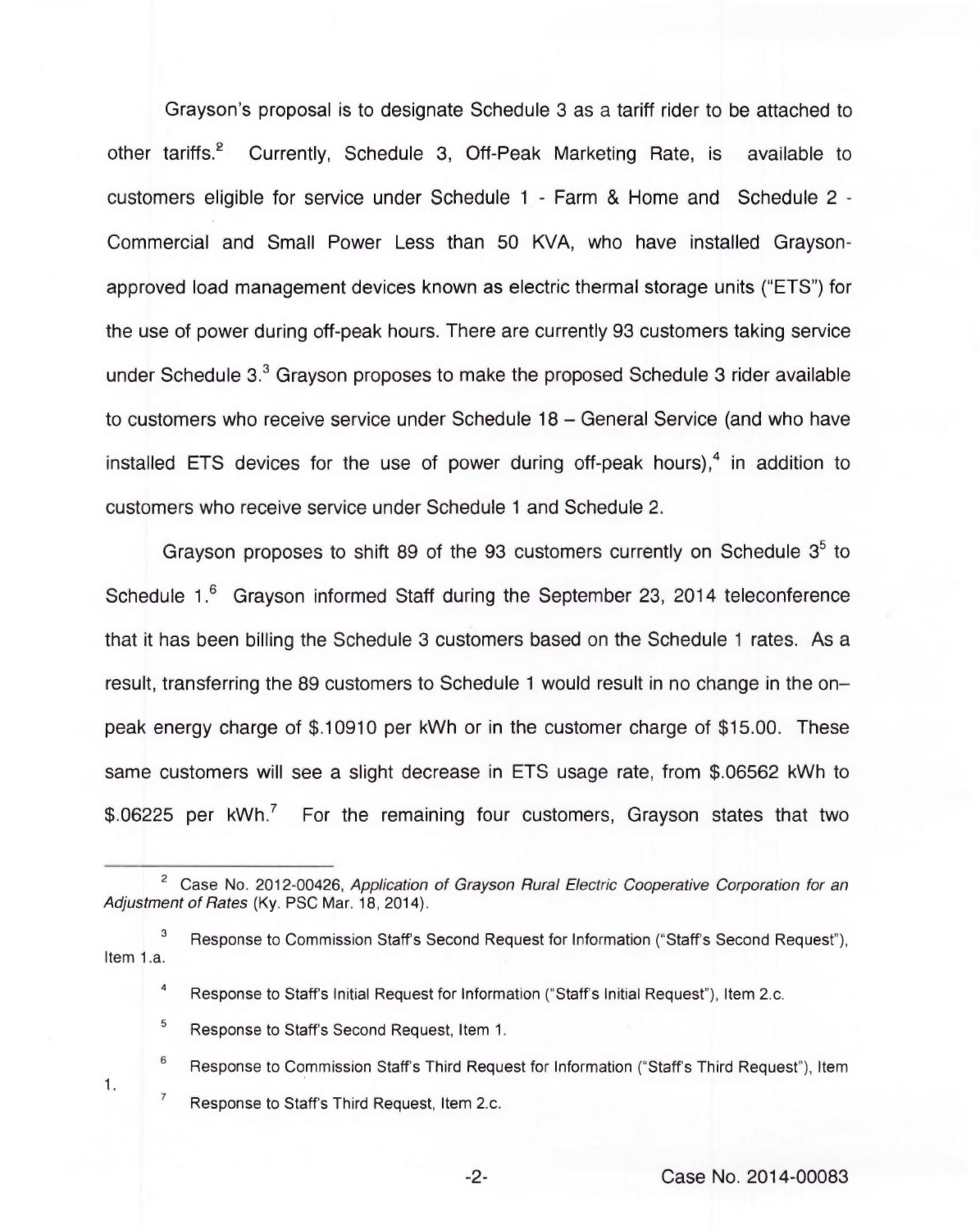customers will be shifted to Schedule 2, Commercial and Small Power Less than 50 KVA,<sup>8</sup> which has an energy charge of \$.10696 per kWh and a customer charge of  $$27.50<sup>9</sup>$  The effect on the bills of these two customers, one operating a self-storage unit facility and the other operating a mechanic's garage,<sup>10</sup> would be increases of 15 percent and 1 percent, respectively.<sup>11</sup> Grayson states that the remaining two customers will be shifted to Schedule 18, General Service Rate,<sup>12</sup> which has an energy charge of \$.13047 per kWh and a customer charge of \$22.50. The effect on the bills of these two customers, who have ETS equipment installed in personal garages, would be increases of 20 and 22 percent, respectively.<sup>13</sup>

Grayson is also requesting that the customer charge for customers being served under Schedule 14(b), Large Industrial Service, be decreased from \$1,136.37 per month to \$1,131.19 per month. According to Grayson there are currently no customers being served under Schedule 14(b).<sup>14</sup>

When Grayson initially requested to amend Schedule 3 and Schedule 14(b) tariffs as described above, it did not indicate that any customers would see an increase in their rates. However, after reviewing Grayson's responses to Commission Staff's discovery requests, it is evident that four of the 93 customers currently receiving service

I

9 Id.

 $12$ Response to Staff's Third Request, Item 2,b.

13 Id., Item 2.c.

 $14$ Response to Staff's Initial Request, Item 3.b.

<sup>8</sup> Id.

 $10$ Id., Item 2.a.

 $11$ Id., Item 2.c.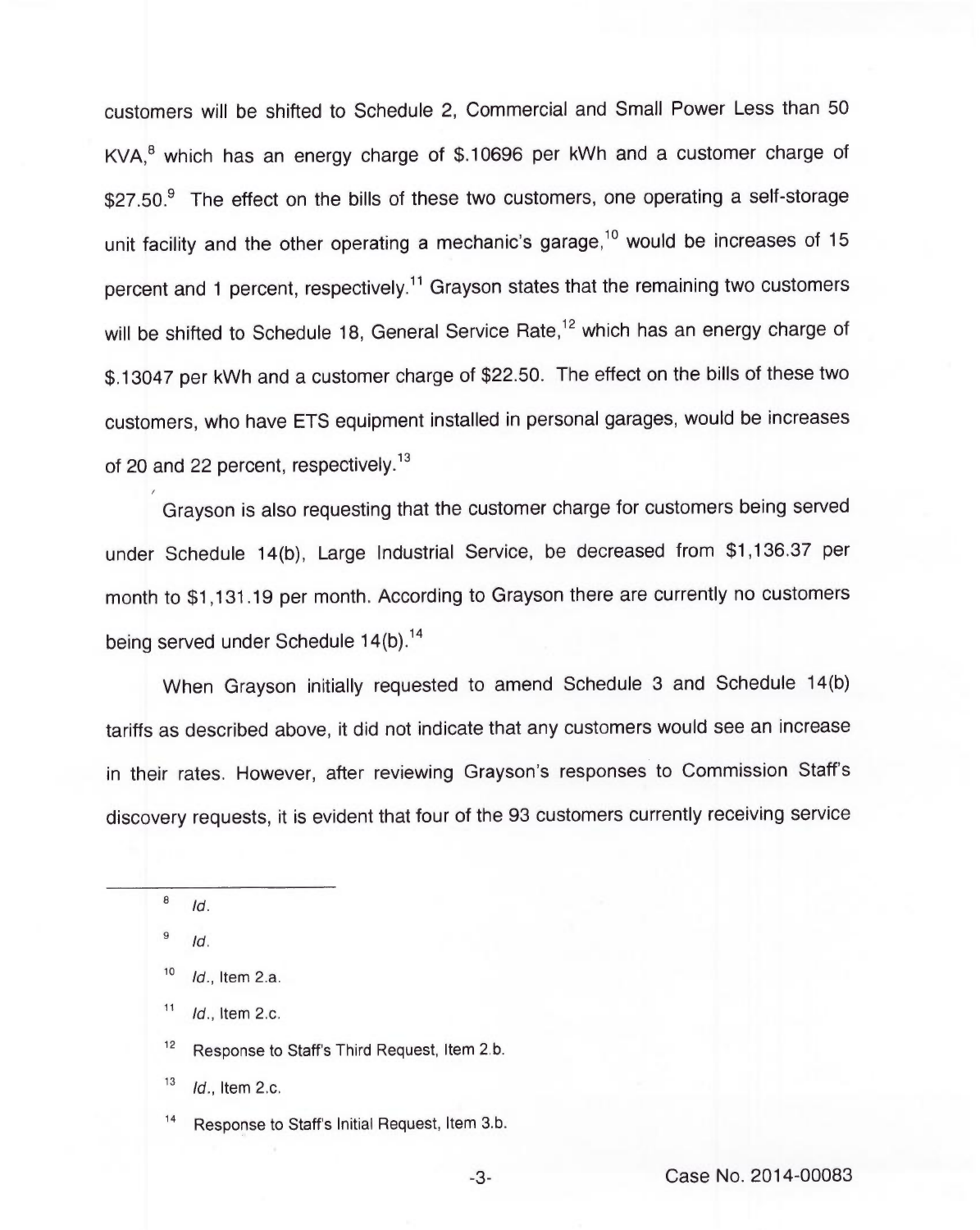under Schedule 3 will have an increase in their rates, with three of the four having substantial increases, should Grayson's proposal be accepted by the Commission.<sup>15</sup> 807 KAR 5:001, Section 17, requires a utility to notify its customers when it seeks a general adjustment in rates. The Commission finds, therefore, that notice pursuant to 807 KAR 5:001, Section 17(2), should be given to the four Grayson customers currently receiving service who would experience an increase in rates under Grayson's proposal.

IT IS THEREFORE ORDERED that:

1. Grayson shall provide notice to the four customers who currently receive service under Schedule 3, and who would be subject to an increase in rates.

Pursuant to 807 KAR 5:001, Section 17(3), Grayson shall file proof with  $\overline{2}$ the Commission that notice was given to the affected customers.

3. Grayson's notice shall comply with the content requirements of 807 KAR 5:001, Section 17(4).

By the Commission A ENTERED JAN 13 295 KENTUCKY PUBLIC VICE COMMISSION

**ATTES** Executive Director 15

Response to Staff's Third Request, Item 2.c.